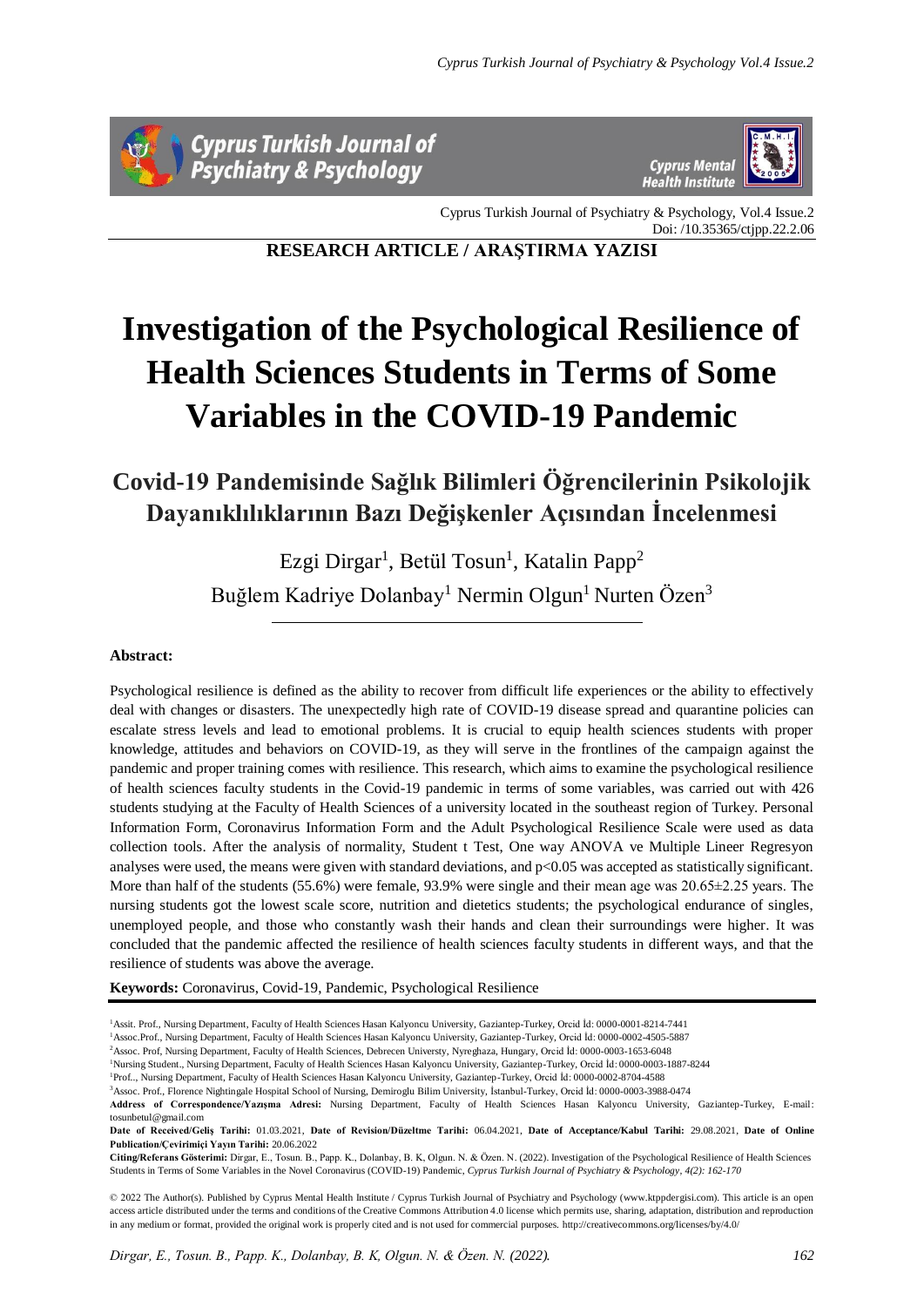## **Öz:**

Psikolojik dayanıklılık, zorlu yaşam deneyimlerinden kurtulma yeteneği, değişiklikler veya afetlerle etkin bir şekilde başa çıkma yeteneği olarak tanımlanır. COVID-19 pandemisinin beklenmedik seviyede yüksek yayılma oranı ve karantina politikaları, bireylerin stres seviyelerini artırabilir ve duygusal sorunlara yol açabilir. Sağlık bilimleri öğrencilerinin COVID-19 hakkında doğru bilgi, tutum ve davranışlarla donatılması, pandemiyle mücadelenin ön saflarında yer alacakları ve uygun eğitimin dayanıklılığı beraberinde getireceği için çok önemlidir. Sağlık bilimleri fakültesi öğrencilerinin Covid-19 pandemisindeki psikolojik dayanıklıklarının bazı değişkenler açısından incelenmesinin amaçlandığı bu araştırma Türkiye'nin güneydoğu bölgesinde bulunan bir üniversitenin Sağlık Bilimleri Fakültesinde öğrenim gören 426 öğrenci ile gerçekleştirildi. Veri toplama aracı olarak Kişisel Bilgi Formu, Koronavirüs Bilgi Formu ve Yetişkin Psikolojik Dayanıklılık Ölçeği kullanıldı. Verilerin analizinde normal dağılıma uygunluk testleri, Student t Test, One way ANOVA ve Çoklu Regresyon analizi uygulandı ve p<0,05 istatistiksel olarak anlamlı kabul edildi. Öğrencilerin yarısından fazlası (%55,6) kız, %93,9'u bekar ve yaş ortalamaları 20,65±2,25 yıl idi. En yüksek ölçek puanını Beslenme ve Diyetetik bölümü öğrencilerinin en düşük ölçek puanını Hemşirelik bölümü öğrencilerinin aldığı; evlilerin, çalışmayanların, sürekli el yıkama ve etrafını temizleme davranışı gösterenlerin psikolojik dayanıklılıklarının daha yüksek olduğu bulundu. Pandeminin, Sağlık Bilimleri Fakültesi öğrencilerinin psikolojik dayanıklıklarını farklı şekillerde etkilediği, öğrencilerin psikolojik dayanıklıklarının ortalamanın üzerinde olduğu sonucuna varıldı.

**Anahtar Kelimeler:** Koronavirüs, Covid-19, Pandemi, Psikolojik Dayanıklılık, Sağlık Bilimleri Öğrencileri

## **Introduction**

The coronavirus 2019 (COVID-19) pandemic, which first appeared in the world in Wuhan, China, spread to more than 200 countries in a matter of months with its high contagiousness (Papa et al., 2020; Sukut & Balık, 2021, Banerje, 2020). This situation has resulted in negative feelings such as fear, anxiety, and depression (Liu et al., 2020), as well as negatively affecting people's everyday lives (Brooks et al.,2020). Some traits of individuals make them stronger and allow them to adapt to these negative circumstances over time in the face of these experiences and negative emotional situations. The psychological resilience phenomenon, which requires people to take specific actions, effort, and time, and is a continuous process, is the most fundamental factor in achieving this harmony (Killgore et al., 2020; Kalkan et al., 2021).

Resilience is a term that generally refers to a process of success or adaptation (Abur, Gott, Hoare, 2016). In this context, psychological resilience is described as a person's ability to adapt to significant stressors such as trauma, threat, tragedy or family and relationship issues, serious health issues, and workplace and financial difficulties (Tusaie & Dyer, 2004). Psychological resilience, from another perspective, is also defined as the ability to recover from difficult life experiences or the ability to effectively deal with changes or disasters (Afek et al., 2021).

The unexpectedly high rate of COVID-19 disease spread and quarantine policies can escalate stress levels and lead to emotional problems (Naeem, Irfan, Javed, 2020). Countries that were aware of the situation during the previous Severe Acute Respiratory Syndrome (SARS) outbreak developed online platforms to offer psychological counseling services to family members and other people impacted by the epidemic, as well as procedures for psychological crisis interventions to make it easier to deal with the epidemic's public health effects (Duan & Zhu, 2020). According to studies, high levels of stress during SARS resulted in post-traumatic stress disorder (Cai et al., 2020), and depressive disorders are the

most prevalent long-term psychological problem (Huang & Zhao, 2020). Causes such as the COVID-19 epidemic's detrimental effects on human health, the high number of fatal cases, and global quarantine practices raise depression and anxiety levels (Fardin, 2020) while also triggering a psychological crisis and increasing the risk of permanent psychological distress (Liu et al.,2020). Furthermore, the uncertainty and continuous nature of the threat in the COVID-19 outbreak in terms of duration may cause fear to become chronic and severe (Mertens et al., 2020).

The relationship between SARS, a former epidemic, and psychological resilience was investigated using the literature, and it was discovered that individuals with strong psychological resilience got more social support, were less anxious about SARS, and men had more psychological resilience than women (Bonanno et al., 2008). In general, resilience research focuses on stress (Cosco et al., 2016) and positive emotions (Chen, 2020). The studies on COVID-19 aimed to investigate the extent to which psychopathologies such as depression, anxiety, stress, trauma, fear, sleep problems affect both individuals affected by the epidemic, those who have the disease, and healthcare professionals (Liu et al., 2020; Cai et al., 2020; Huang & Zhao, 2020; Wang et al., 2020; Xu et al., 2020; Zhu et al., 2020; Yang et al., 2020).

In addition to society, it is necessary to know the state of basic studies on health sciences students' knowledge, attitudes, and behaviors regarding COVID-19, as they will be at the forefront of providing health care in the future. The years of university education are also the final phase of adolescence, which is one of the developmental phases during which people are most mentally turbulent, and which is also recognized as a social and biological transition phase. For young people, the physiological, mental, and social transitions that occur during this period are very overwhelming (Rivet et al., 2020; Leppink et al., 2016). Therefore, because the service they provide has an impact on both themselves and others' health, noticing the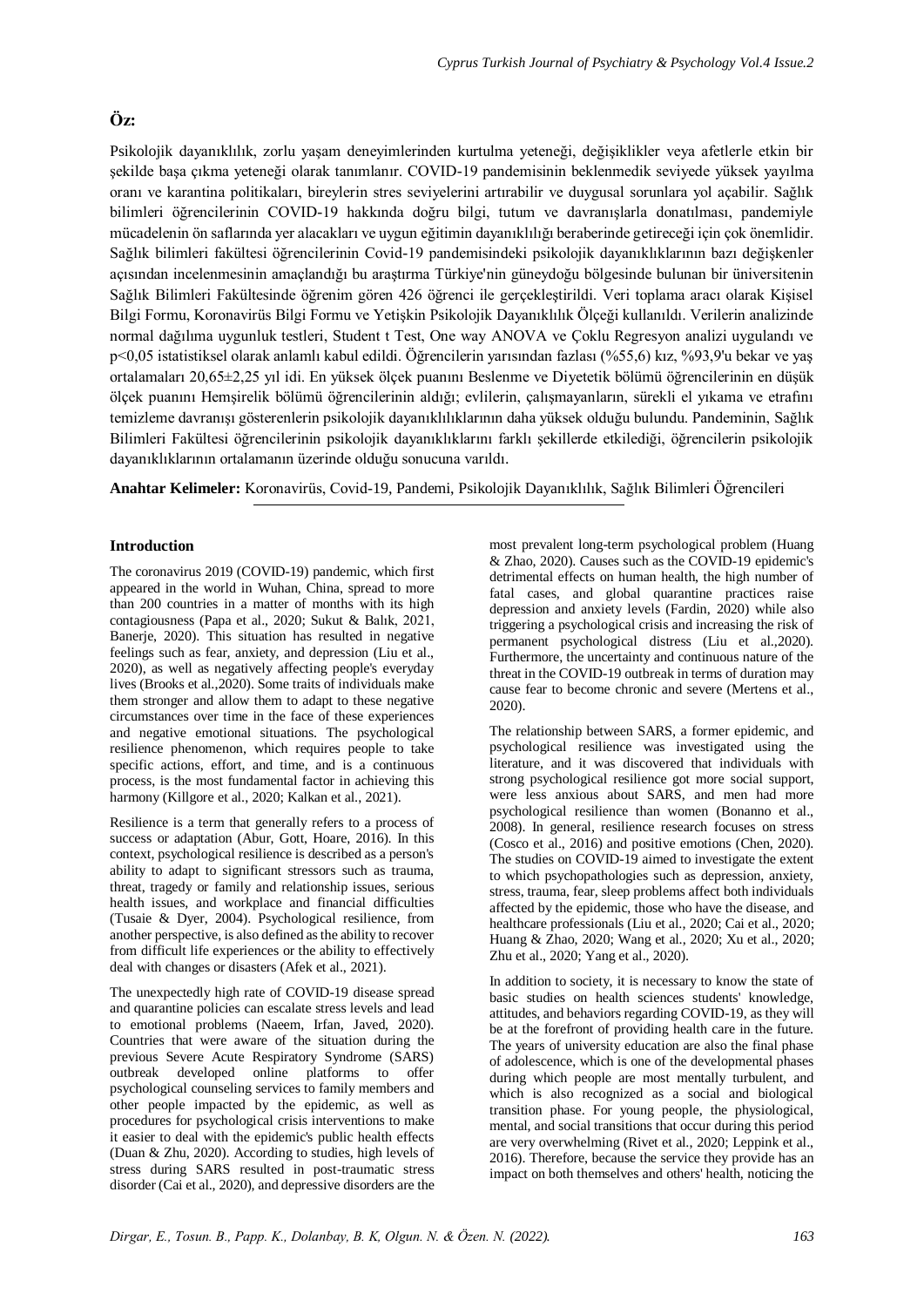problems and seeking solutions, in other words, psychological resilience behaviors are critical and prioritized in university students studying in the field of health.

This study aimed to investigate the psychological resilience of health sciences students in terms of certain variables in the COVID-19 pandemic.

## **Methods**

### **Research type, population, and sample**

This research, which was planned in a descriptive and cross-sectional type, was conducted between December 2020 and January 2021 in the Faculty of Health Sciences of a foundation university located in the Southeastern Anatolia region of Turkey. With reference to the study by Tönbül (Tönbül, 2020), the sample size was calculated before the data collection phase using G\*Power-3.1.9.2. It was projected to perform a t-test in this study to assess the factors that affect the Resilience Scale for Adults (RSA) score averages, such as age, gender, and the introductory characteristics of the students, as well as to compare the mean score of scale in statistical analysis. Hereunder, the effect size of the study was set at 0.44, the alpha value at 0.05, and the theoretical power at 95%, and the sample of the study was determined as 268 students. Faculty of Health Sciences students (n=426) (Nursing, Nutrition and Dietetics, Physical Therapy and Rehabilitation) participated in the study, accounting for 54.26 percent of the total population.

#### **Research questions**

Q1: Is there a relationship between students' sociodemographic characteristics and their psychological resilience?

Q2: Is there a relationship between students' perceptions of COVID-19 pandemic and their psychological resilience?

## **Data collection tools**

The data of the study were gathered via an online questionnaire that included the Personal Information Form, Coronavirus Pandemic Information Form all of which were developed following a literature review (Tönbül, 2020; Toktaş, 2019; Kımter, 2020).

**Personal Information Form;** developed by the researcher, included questions about the age, gender, education level, marital status, and employment status of the participants.

**Coronavirus Pandemic Information Form: Ouestions** to determine whether the participants have a chronic illness, how they get information about the coronavirus, the duration of social media use, the impact of the epidemic on daily life, and the emotional, cognitive, and behavioral effects of the pandemic after the epidemic were all included in the Coronavirus Information Form developed by the researcher (Fardin, 2020; Kımter, 2020; Arden et al., 2020). The Resilience Scale for Adults was also used in the last part of the questionnaire to determine the resilience levels of the students.

**Resilience Scale for Adults (RSA);** which was developed by Friborg et al. in 2005, was translated into Turkish by Basım and Çetin 2011 and its validity and reliability were assessed. The scale is made up of 33 questions and six subdimensions ("structural style" and "future perception" 4 items each; "family harmony", "self-perception", "social

competence" 6 items each, and "social resources" 7 items). Evaluation of scale items was released as in the original study. By considering the five boxes, which were prepared to eliminate acquaintance bias and standing across the answers as the five-point Likert scale type, the evaluation can be performed in the desired manner. If it is desired to increase psychological resilience as the scores increase, the answer boxes should be evaluated as 1-2-3-4-5 from left to right. required. If this opinion is taken into account, in the scale:  $1\overline{-3}$ -4-8-11-12-13-14-15-16-23-24-25-27–31–33 will be reverse questions (if the scores decrease, psychological if it is desired to increase endurance; answer boxes 5-4-3-2-1 and reverse questions will then be evaluated as 2–5–6–7–9–10–17–18–19–20–21–22–26– 28–29–30–32 There will be questions) (Basim and Çetin 2011; Çetin, Yeloglu and Basim, 2015). The study was carried out by choosing the option that psychological resilience increases as the scores increase. The minimum score of the scale is 33, and the maximum score is 165. The total Cronbach Alpha coefficient of the original scale was 0.86, and in this study it was determined as 0.90.

## **Statistical Analysis**

The Statistical Package for the Social Sciences (SPSS) for Windows 22.0 software was used to perform statistical analysis of the data collected in the study in a computer environment. The "Shapiro-Wilk Test" was used to assess the conformity of the measurement values obtained during the analysis to the normal distribution. The descriptive statistics of continuous numerical variables were displayed using mean±standard deviation, while categorical variables were displayed using number (n) and percentage (%) When it comes to comparison of the mean scores of the scale; Student's t-test was used to compare the mean scores of the scale between two different groups, One Way ANOVA was used to compare three or more groups, and the Bonferroni correction was used to determine which group caused the difference. Regression analysis was used to identify predictors of nurses' workplace incivility. Multiple linear regression was conducted to analyze the strongly hypothetical relationships between the variables studied. According to the regression analysis, the most valid models were given in this study. The  $p \le 0.05$  level was considered statistically significant in statistical decisions.

#### **Ethical considerations**

Before beginning the study, the requisite approvals were obtained from the Non-Interventional Research Ethics Committee of the Faculty of Health Science (Date: 16.12.2020, Decision No: 2020/111). All of the students who would be involved in the study were briefed about it, their written or verbal consents were obtained, and notified that they could leave the study at any time. The study adhered to the ethical guidelines set out in the Declaration of Helsinki.

## **Results**

More than half (55.6%) of the students in the study were female, 93.9% were single, and 88.7% were not employed. The mean age was 20.69±1.99 (Min: 18, Max: 36). Nursing students were 46.5% of the participants and 32.4% were first-year students (Table 1). Almost all (91.3%) of the students did not have a chronic disease.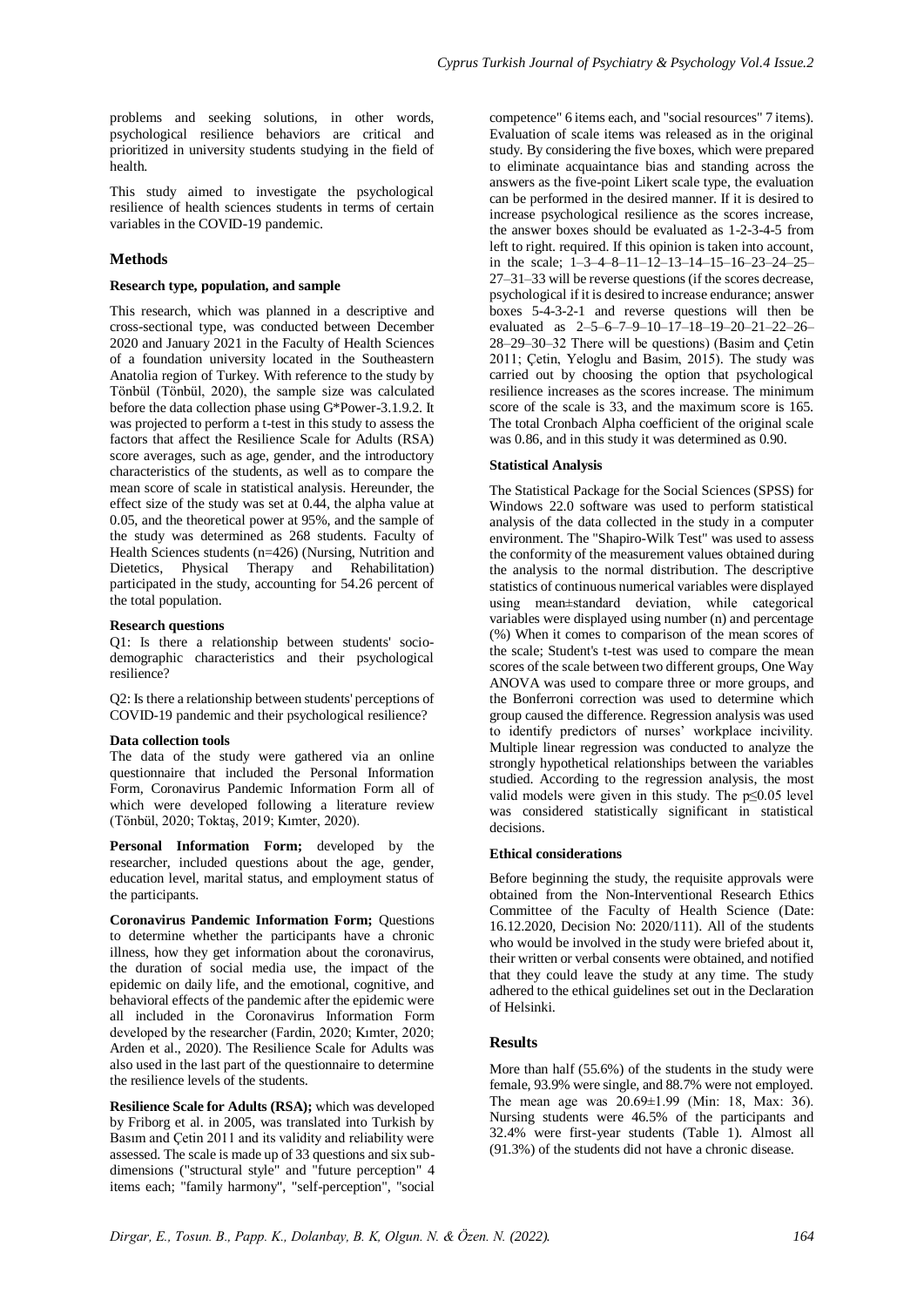Most of the students (87.3%) were not infected with coronavirus. According the impact of the pandemic on students' behavior, 62.2% of them constantly washing hands,

and 39.2% of them were monitoring the news about pandemic through communication networks such as TV and radio (Table 1).

|  |  |  | <b>Table 1.</b> Descriptive characteristics of students $(n=426)$ |  |
|--|--|--|-------------------------------------------------------------------|--|
|--|--|--|-------------------------------------------------------------------|--|

| <b>Descriptive Feature</b>                           | $\mathbf n$ | $\frac{0}{0}$ |
|------------------------------------------------------|-------------|---------------|
| Age (mean $\pm$ sd=20.69 $\pm$ 1.99, Min=18, Max=36) |             |               |
| $\leq$ 20                                            | 207         | 48.4          |
| $>20$                                                | 219         | 51.6          |
| Gender                                               |             |               |
| Female                                               | 237         | 55.6          |
| Male                                                 | 189         | 44.4          |
| <b>Marital Status</b>                                |             |               |
| Married                                              | 26          | 6.1           |
| Single                                               | 400         | 93.9          |
| <b>Faculty Department</b>                            |             |               |
| <b>Nutrition and Dietetics</b>                       | 113         | 26.5          |
| Physical Therapy and Rehabilitation                  | 115         | 27.0          |
| Nursing                                              | 198         | 46.5          |
| <b>Year of Education</b>                             |             |               |
| $1st$ year                                           | 138         | 32.4          |
| $2nd$ year                                           | 74          | 17.4          |
| 3rd year                                             | 81          | 19.0          |
| $4th$ year                                           | 133         | 31.2          |
| <b>Employment Status</b>                             |             |               |
| Working                                              | 39          | 9.2           |
| Not working                                          | 378         | 88.7          |
| Fired after the pandemic                             | 9           | 2.1           |
| <b>Chronic Disease</b>                               |             |               |
| Yes                                                  | 37          | 8.7           |
| N <sub>0</sub>                                       | 389         | 91.3          |
| <b>Infected with coronavirus</b>                     |             |               |
| Yes                                                  | 54          | 12.7          |
| N <sub>o</sub>                                       | 372         | 87.3          |
| Family member infected with coronavirus              |             |               |
| Yes                                                  | 184         | 43.2          |
| N <sub>o</sub>                                       | 242         | 56.8          |
| The impact of the pandemic on their behavior         |             |               |
| Didn't affect daily behavior                         | 71          | 16.7          |
| Constantly washing hands                             | 265         | 62.2          |
| Constantly following the news                        | 78          | 18.3          |
| Can not sleep                                        | 12          | 2.8           |
| News source about the pandemic                       |             |               |
| TV-Radio                                             | 167         | 39.2          |
| Social Media                                         | 144         | 33.8          |
| <b>Official Organizations</b>                        | 115         | 27.0          |

The total mean score of the RSA was calculated as 120.27±17.31, and the subscale mean scores were 13.69±3.14 for Structured Style, 14.79±3.10 for Planned

Future, 22.75±4.60 for Family Cohesion, 21.27±4.10 for Perception of the Self, 20.81±4.37 for Social Competence, and 26.79±5.24 for Social Resources (Table 2)

**Table 2**. Total mean scores of RSA and sub-dimensions of the scale

| <b>RSA Sub-Dimensions</b> | $Mean \pm SD$      | Min. Max. |
|---------------------------|--------------------|-----------|
|                           |                    |           |
| <b>Structured Style</b>   | $13.69 \pm 3.14$   | $5-20$    |
| <b>Planned Future</b>     | $14.79 \pm 3.10$   | $4 - 20$  |
| <b>Family Cohesion</b>    | $22.75\pm4.60$     | $7 - 30$  |
| Perception of the Self    | $21.27\pm4.10$     | $10-30$   |
| Social Competence         | $20.81 \pm 4.37$   | $10-30$   |
| Social Resources          | $26.79 \pm 5.24$   | 7-35      |
| <b>RSA Total Score</b>    | $120.27 \pm 17.31$ | 64-161    |

SD – Standard Deviation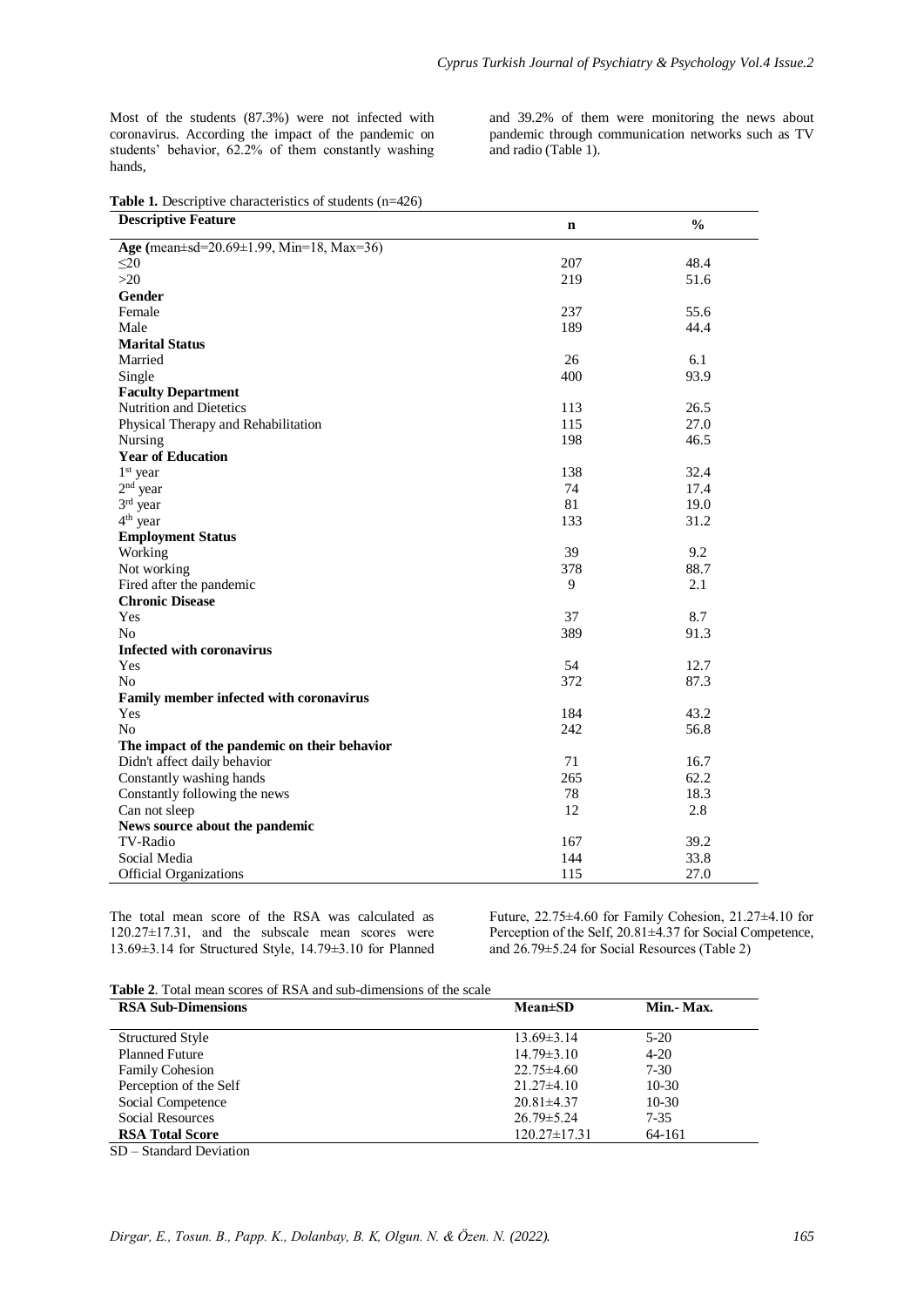There was statistically significant differences between the RSA total mean scores of the students and age, marital status, faculty department, employment status, and the impact of the pandemic on their behavior  $(p<0.05)$ . RSA total mean score and Perception of Self sub-dimension score of married students' was found to be statistically higher than that of single students  $(t=9.061, p=0.03)$ . Within the Faculty of Health Sciences, it was determined that the highest RSA total mean score belonged to the Nutrition and Dietetics students and the lowest RSA score belonged to the Nursing students (F=3.746, p=0.024). The students under 20 years of age had higher RSA total mean

scores than students aged 20 and over  $(t=3.743, p<0.043)$ . The students who were fired after the pandemic were found to have statistically lower total RSA, Perception of Future, Family Cohesion, Perception of Self and Social Resources sub-dimension scores than the working and not working students (F=6.068, P=0.003). There was a statistically significant difference between RSA total mean score anab the impact of the pandemic on their behavior  $(F=5.821, p=0.001)$  and that the difference was triggered by students suffering insomnia, according to the results of Bonferroni correction (Table 3).

| <b>Table 3.</b> Comparison of the RSA mean scores by descriptive characteristics of students $(n=426)$ |  |  |
|--------------------------------------------------------------------------------------------------------|--|--|
|--------------------------------------------------------------------------------------------------------|--|--|

| <b>Characteristics</b>                           | <b>RSA</b><br><b>Total</b> | <b>Structural</b> | Perception       | Family              | Perception       | <b>Social</b>    | <b>Social</b>    |
|--------------------------------------------------|----------------------------|-------------------|------------------|---------------------|------------------|------------------|------------------|
|                                                  | <b>Scores</b>              | <b>Style</b>      | of Future        | Cohesion            | of Self          | Competence       | <b>Resources</b> |
|                                                  |                            | <b>Scores</b>     | <b>Scores</b>    | <b>Scores</b>       | <b>Scores</b>    | <b>Scores</b>    | <b>Scores</b>    |
| Gender                                           |                            |                   |                  |                     |                  |                  |                  |
| Female                                           | $120.63 \pm 16.86$         | $13.75 \pm 3.11$  | $14.77 \pm 3.11$ | 22.75 ± 4.52        | $21.27 \pm 4.11$ | $20.83 \pm 4.28$ | $27.17\pm4.85$   |
| Male                                             | 119.82±17.89               | $13.61 \pm 3.13$  | $14.82 \pm 3.09$ | 22.76±4.71          | 21.29±4.09       | 26.32±4.49       | $26.32 \pm 5.66$ |
| t, p                                             | 0.194, 0.660               | 0.009, 0.924      | 0.024, 0.876     | 0.932, 0.335        | 0.246, 0.620     | 0.338, 0.561     | 5.174, 0.082     |
| Age                                              |                            |                   |                  |                     |                  |                  |                  |
| $\leq$ 20                                        | $120.40 \pm 16.36$         | $13.76 \pm 3.11$  | $14.69 \pm 3.05$ | 22.54±4.52          | $21.54 \pm 3.91$ | $20.90 \pm 4.24$ | 26.87±4.57       |
| $>20$                                            | $120.15 \pm 18.19$         | $13.62 \pm 3.17$  | 14.89±3.14       | 22.95±4.64          | $21.03 \pm 4.26$ | $20.73 \pm 4.49$ | $26.72 \pm 5.80$ |
| t, p                                             | 3.743, 0.043               | 0.277, 0.599      | 0.742, 0.399     | 0.524, 0.470        | 3.272, 0.071     | 2.910, 0.089     | 13.996, 0.00     |
| <b>Marital Status</b>                            |                            |                   |                  |                     |                  |                  |                  |
| Maried                                           | $127.46 \pm 23.23$         | $14.73 \pm 3.57$  | $16.26 \pm 3.28$ | $24.03 \pm 4.58$    | $21.96 \pm 5.12$ | $22.76 \pm 4.76$ | $27.43 \pm 6.08$ |
| Single                                           | $119.80 \pm 16.77$         | $13.62 \pm 3.10$  | $14.70 \pm 3.06$ | $22.67\pm4.60$      | $21.23 \pm 4.02$ | $20.69 \pm 4.32$ | $26.75 \pm 5.18$ |
| t,p                                              | 9.061, 0.003               | 1.811, 0.179      | 0.573, 0.449     | 0.090, 0.764        | 5.986, 0.015     | 0.694, 0.405     | 2.796, 0.095     |
| <b>Faculty Department</b>                        |                            |                   |                  |                     |                  |                  |                  |
| Nutrition and Dietetics <sup>a</sup>             | $123.22 \pm 15.63$         | 13.84±3.26        | $15.04 \pm 3.04$ | $23.14 \pm 4.50$    | $21.64 \pm 3.99$ | $21.41 \pm 4.06$ | 27.83±4.84       |
| Physical Therapy and Rehabilitation <sup>b</sup> | $118.99 \pm 18.41$         | $13.53 \pm 3.06$  | $14.25 \pm 3.48$ | $22.77 \pm 5.16$    | 20.64±4.01       | $20.82 \pm 4.14$ | 26.88±5.21       |
| Nursing <sup>c</sup>                             | $120.27 \pm 17.31$         | $13.69 \pm 3.13$  | $14.97 \pm 2.86$ | $22.52\pm4.31$      | $21.43 \pm 4.18$ | $20.47\pm4.64$   | $26.15 \pm 5.39$ |
| f, p                                             | 0.024<br>3.746,            | 0.277, 0.758      | 2.475, 0.085     | 0.644, 0.526        | 1.994, 0.137     | 1.673, 0.189     | 2.256, 0.106     |
|                                                  | $(a-b,c)$                  |                   |                  |                     |                  |                  |                  |
| <b>Employment Status</b>                         |                            |                   |                  |                     |                  |                  |                  |
| Working <sup>a</sup>                             | 118.66±21.56               | $14.00 \pm 3.25$  | $14.71 \pm 3.17$ | $22.43 \pm 4.67$    | 22.56±4.41       | 20.92±5.54       | 23.97±7.53       |
| Not workingb                                     | 120.89±16.70               | $13.70 \pm 3.14$  | 14.88±3.05       | 22.88±4.56          | $21.20 \pm 4.06$ | 20.87±4.25       | 27.20±4.84       |
| Fired after the pandemic <sup>c</sup>            | $101.11 \pm 11.16$         | 11.88±2.42        | $11.33 \pm 3.20$ | $18.88 \pm 5.01$    | $18.77 \pm 2.38$ | $18.00 \pm 2.59$ | $22.11 \pm 3.10$ |
| f, p                                             | 0.003<br>6.068,            | 1.675, 0.189      | 5.924, 0.003     | $3.442$ , 0.033 (c- | 3.694, 0.026     | 1.923, 0.147     | 10.859, 0.000    |
|                                                  | $(a-b-c)$                  |                   | $(c-a,b)$        | $b,a$               | $(c-a,b)$        |                  |                  |
| <b>Infected with coronavirus</b>                 |                            |                   |                  |                     |                  |                  |                  |
| Yes                                              | $119.24 \pm 18.58$         | $13.20 \pm 3.06$  | 14.38±2.70       | 22.94±5.02          | $20.14 \pm 3.78$ | $21.18 \pm 4.72$ | $27.07 \pm 5.71$ |
| N <sub>o</sub>                                   | $120.42 \pm 17.14$         | $13.76 \pm 3.15$  | $14.85 \pm 3.15$ | 22.72±4.55          | 21.44±4.12       | $20.76 \pm 4.32$ | $26.75 \pm 5.17$ |
| t, p                                             | 0.200, 0.655               | 1.239, 0.266      | 2.386, 0.123     | 0.432, 0.511        | 0.642, 0.423     | 0.926, 0.337     | 2.109, 0.147     |
| <b>Chronic Disease</b>                           |                            |                   |                  |                     |                  |                  |                  |
| Yes                                              | $119.67\pm14.91$           | 14.78±2.92        | 15.56±2.76       | $22.54 \pm 4.40$    | $22.43 \pm 3.27$ | $19.32 \pm 5.24$ | $25.37 \pm 7.30$ |
| N <sub>o</sub>                                   | $120.33 \pm 17.53$         | $13.59 \pm 3.14$  | $14.72 \pm 3.12$ | $22.77\pm4.63$      | $21.16 \pm 4.51$ | 20.96±4.25       | $26.93 \pm 4.99$ |
| t, p                                             | 1.641, 0.201               | 0.238, 0.626      | 1.375, 0.242     | 0.022, 0.882        | 3.123, 0.074     | 6.053, 0.014     | 6.762, 0.010     |
| The impact of the pandemic on                    |                            |                   |                  |                     |                  |                  |                  |
| their behavior                                   | $120.84 \pm 16.87$         | $13.57 \pm 3.27$  | $15.22 \pm 2.77$ | $23.14\pm4.13$      | $22.43 \pm 4.41$ | $20.07 \pm 5.27$ | 26.19±6.72       |
| Didn't affect daily behavior <sup>a</sup>        | $121.61 \pm 16.66$         | $13.91 \pm 3.13$  | $14.92 \pm 3.16$ | 22.89±4.56          | $21.36 \pm 3.88$ | $21.12 \pm 4.00$ | 27.22±4.67       |
| Constantly washing hands <sup>b</sup>            | $118.08 \pm 18.16$         | $13.43 \pm 2.84$  | $14.25 \pm 2.78$ | $22.50 \pm 5.00$    | 20.39±4.19       | $20.71 \pm 4.69$ | $26.82 \pm 5.05$ |
| Constantly following the news <sup>c</sup>       | $101.58 \pm 18.15$         | $11.25 \pm 3.64$  | $12.91 \pm 4.54$ | 19.16±4.44          | $18.16 \pm 3.88$ | $19.08 \pm 3.47$ | $20.83 \pm 4.85$ |
| Can not sleep <sup>d</sup>                       | 5.821, 0.001               | 3.097, 0.027      | 2.908, 0.034     | 2.783, 0.041        | 5.611, 0.001     | 1.791, 0.148     | 6.300, 0.000     |
| f, p                                             | $(d-a,b,c)$                |                   |                  |                     |                  |                  |                  |

f= One Way Anova Test, t= Student's t-test; After post-hoc Bonferroni corrections; (c-a,b), variable marked "c" had statistically significance difference from variables marked "a" and "b". (d-a,b,c), variable marked "d" had statistically significance difference from variables marked "a","b" and "c"

Multiple linear regression analysis was done in order to explore the effect of descriptive characteristics of students on mean RSA toatal scores. In the model, factors significantly predicting mean total RSA score were "Marital Status = Single", "Faculty Department = Nursing", "Employment Status = Working", "Employment Status = Not working", "The impact of the pandemic on their behavior = Did not effect my

behaviors", "The impact of the pandemic on their behavior  $=$  Washing hands", "The impact of the pandemic on their behavior  $=$  Constantly following the news" (respectively;  $p = 0.016$ , p<0.001, p = 0.004, p<0.001, p<0.001 p<0.001 p<0.001) , significance level of "f" value reveals the statistically significance of the model ( $F=5.369$ ,  $p<0.001$ ), (Adjusted  $R2 = 0.063$  and Durbin Watson (DW) = 2.095) (Table 4).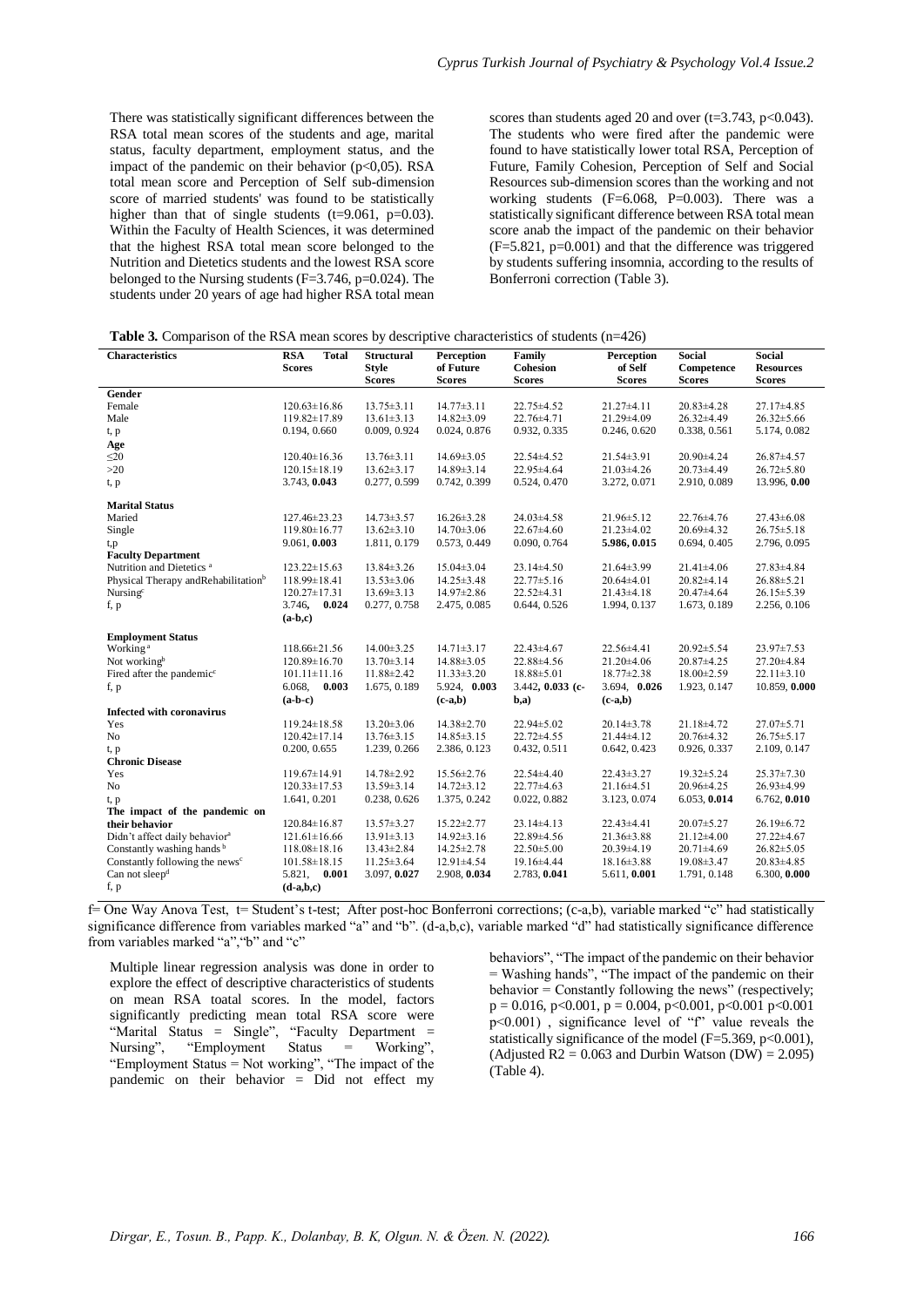| <b>Depend</b> |                                                                                           |           |          |              |            |       | Model   | <b>Adjusted</b> |           |
|---------------|-------------------------------------------------------------------------------------------|-----------|----------|--------------|------------|-------|---------|-----------------|-----------|
| ed            | <b>Independed Variables</b>                                                               | ß         | t        | p            | <b>VIF</b> | F     | (p)     | $\mathbb{R}^2$  | <b>DW</b> |
| variable      |                                                                                           |           |          |              |            |       |         |                 |           |
|               | Constant                                                                                  | 90.809    | 10.950   | $< 0.001**$  |            |       |         |                 |           |
|               | <b>Marital Status=Single</b>                                                              | $-8,325$  | $-2.422$ | $0.016*$     | 1.031      |       | < 0.001 | 0.063           | 2.095     |
|               | <b>Faculty Department</b> = Nursing                                                       | $-16.490$ | $-3.198$ | $< 0.001$ ** | 6.180      |       |         |                 |           |
| Resilien      | <b>Employment Status</b> = Working                                                        | 18.115    | 2.904    | $0.004*$     | 4.930      | 5.369 |         |                 |           |
| ce Scale      | <b>Employment Status</b> = Not working                                                    | 19.601    | 3.462    | $< 0.001$ ** | 4.882      |       |         |                 |           |
| for<br>Adults | The impact of the pandemic on<br><b>their behavior</b> = $Did$ not effect my<br>behaviors | 19.667    | 3,757    | $< 0.001$ ** | 5.799      |       |         |                 |           |
|               | The impact of the pandemic on<br><b>their behavior</b> = Washing hands                    | 20.369    | 4,105    | $< 0.001**$  | 8.819      |       |         |                 |           |
|               | The impact of the pandemic on                                                             |           |          |              |            |       |         |                 |           |
|               | <b>their behavior</b> = Constantly                                                        | 16.653    | 3.198    | $< 0.001**$  | 6.181      |       |         |                 |           |
|               | following the news                                                                        |           |          |              |            |       |         |                 |           |

**Table 4**. Evaluation of factors affecting the mean scores of RSA by linear multiple regression analysis

DW = Durbin Watson, WIF = Variance Inflation Factor,  $\beta$  = Beta, F \*p<0.05 statistically significant values, \*\* p<0.001 statistically significant value.

## **Discussion**

This study examining the psychological resilience of students who experienced a global catastrophe for the first time in their lives with the COVID-19 pandemic and who had to pursue their university education under unfamiliar circumstances due to the decisions taken and the practices enforced was completed with n=426 students.

Relying on the findings of the study, it was determined that the students' psychological resilience levels did not differ significantly based on their gender. This finding is in line with previous research results, which indicate that resilience does not differ based on gender (Işık & Çelik, 2020; Karal &Biçer, 2020; Bektaş & Özben, 2016; Parmaksız, 2019; Can & Cantez, 2018).

The psychological resilience levels of students under the age of 20 were found to be higher than those of students aged 20 and up in the study. There are studies on the impact of age on psychological resilience in the literature with varying outcomes. Different studies are reporting that the level of psychological resilience increases with age (Kımter, 2020); that the level of psychological resilience decreases with age (Karal & Biçer, 2020; Bektaş & Özben, 2016; Parmaksız, 2019; Can & Cantez, 2018; Çutuk et al., 2017); and that age does not affect the level of psychological resilience (Deniz, Çimen, Yüksel, 2020). Within the framework of the COVID-19 pandemic limitations applied in our country, it was decided to prohibit people under the age of 20 from leaving the house after a certain time and to provide education entirely online. Since this situation affects the social lives of people under the age of 20, it may have lowered their psychological resilience.

The psychological resilience of married students in the study was found to be higher than that of other students. In the regression analysis, it was found that being single had a negative effect on RSA. In relevant studies, such as our

findings, there were significant differences observed in the psychological resilience levels of participants in favor of the married (Parmaksız, 2019), whereas in others, there was no significant difference in the psychological resilience levels of individuals according to the marital status variable (Karal & Biçer, 2020). It is possible to conclude that having a social support source, such as a spouse or partner, has an positive impact on psychological resilience.

When the students characteristics were compared with psychological resilience, it was found that students with chronic illnesses had lower scores in the sub-dimension of social competence and social resources. The social competence dimension is characterized as a dimension concerned with the individual's support from the environment (Çetin, Yeloglu, and Basim, 2015). Given that people with chronic illnesses have higher mortality and morbidity rates when infected with COVID-19 (Sandalcı, Uyaroğlu, Sain, 2020), it's reasonable to assume that these students' social competence and social resources are inadequate as a result of the pandemic. Less social support for students with chronic illnesses may suggest a risk factor effect. Individuals who are supported by their environment and have strong relationships with their environment have been seen to be more resilient psychologically (Kımter, 2020).

It was observed that the psychological resilience mean scores of the nursing students were the lowest among the students of the Faculty of Health Sciences in our study. In the regression analysis, it was found that being a nursing student affected RSA negatively. The fact that nursing department students, in comparison to students in Physiotherapy and Rehabilitation and Nutrition and Dietetics departments, have a higher level of awareness of the detrimental impact of traumatic life events such as the COVID-19 pandemic on mental wellbeing as a result of the classes they take as part of their curriculum, more of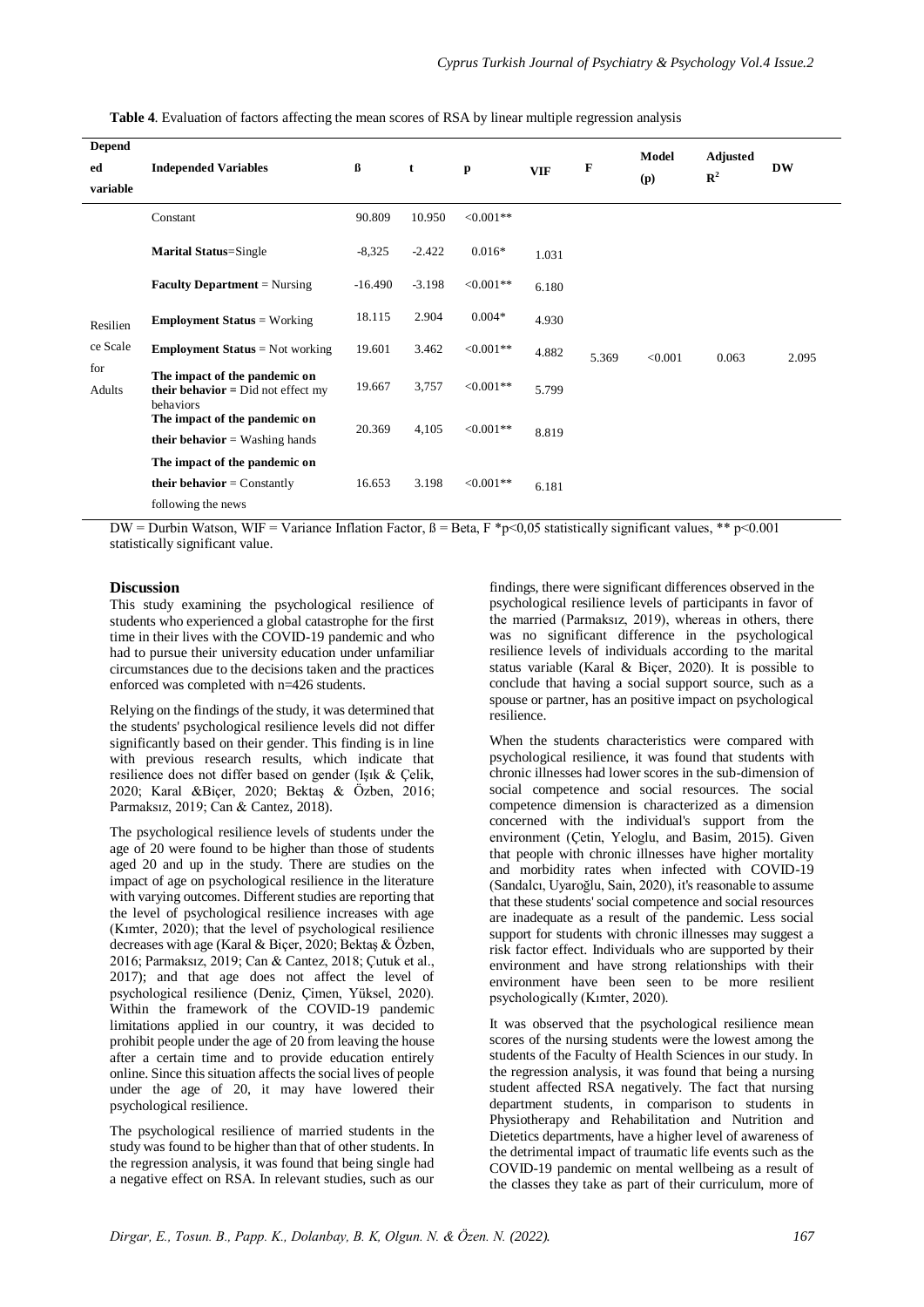them are currently working in health institutions, they are engaged in one-to-one contact with more patients could cause them to be more influenced by the pandemic's stress and have lower psychological resilience levels.

Significant differences were discovered in this study between the psychological resilience total mean score and sub-dimension mean scores concerning changing pandemic behaviors. In the regression analysis, it was found that sleeping disorder affects RSA negatively compared to other behavioral types. The psychological resilience scores of students who could not sleep due to pandemic concerns were found to be lower in the study. Participants in a similar study investigating the psychological resilience of people between the ages of 20 and 60 during the pandemic process have mentioned sleeping problems. As a consequence of these findings, it can be concluded that sleeping disorders have a negative impact on psychological resilience. Disruption in sleep continuity is widely seen in psychological problems (Tönbül, 2020). Furthermore, it is well known that following the coronavirus news adversely affects the level of psychological resilience (Karataş, 2020). As an explanation for this, it is possible to argue that news channels contain negative content, which raises people's anxiety levels.

## **Limitations of the Study**

Since the study was undertaken in a single center and directed at the statements of the students, the findings cannot be applied to all university students or students enrolled at all health sciences faculties. This study only reflects the population in which it was carried out.

### **Conclusion**

As a consequence, it was found that the COVID-19 pandemic and some characteristics of students affects psychological resilience of the students. During the pandemic, which has ravaged the whole world, millions of people have been infected, where millions of people have been infected and over a million people have died so far. Organizing workshops, seminars, and activities at regular intervals and frequently to improve students' psychological resilience can be highly beneficial in terms

Aburn, G., Gott, M., & Hoare, K. (2016). What is resilience? An Integrative Review of the empirical literature. Journal of advanced nursing, 72(5), 980–1000. https://doi.org/10.1111/jan.12888

Afek, A., Ben-Avraham, R., Davidov, A., et al. (2021). Psychological Resilience, Mental Health, and Inhibitory Control Among Youth and Young Adults Under Stress. Front Psychiatry.11:608588[. https://doi:10.3389/fpsyt.2020.608588](https://doi:10.3389/fpsyt.2020.608588)

Arden, M.A., Chilcot, J. (2020). Health psychology and the coronavirus (COVID-19) global pandemic: A call for research. British journal of health psychology. 25(2), 231–232. https://doi.org/10.1111/bjhp.12414

Banerjee, D. (2020). The COVID-19 outbreak: crucial role the psychiatristscan play. Asian J Psychiatr.50:102014. https://doi.org/10.1016/j.ajp.2020

Bektaş, M., Özben, Ş. (2016). An Investigation Of The Psychologıcal Resilience Levels Of Married Individuals' In Terms Of Some Sociodemographıc Variables. Celal Bayar Universty Journal of Social Sciences. 14(1), 215-240 https://doi.org/10.18026/cbusos.16929

of collective mental wellbeing and the potential to respond to the current world order and lifestyle with the coronavirus all over the world without affecting mental health during this crucial time. Joint initiatives can be developed on the topic by informing other public and private institutions and organizations, local governments, and non-governmental organizations about the importance of the psychological resilience of people in the COVID-19 pandemic process. Peer nursing students can be brought together through social activities. Psychological follow-up is recommended for students who have been laid off during the pandemic, who are single, and who have sleep problems. Platforms can be created where they can share their concerns and experiences about the pandemic. In line with these results, it can be suggested to compare the results by conducting similar studies with larger sample groups and health science students studying in different regions.

#### **Declarations**

#### **Ethics Approval and Consent to Participate**

The study was started after receiving the required permissions from the Non-Interventional Research Ethics Committee (Date:16.12.2020, Decision No:2020/111), Faculty of Health Sciences, Hasan Kalyoncu University. We conducted according to the ethics guidelines set out in the Declaration of Helsinki. All the students participating in the study were informed about the study, their written/verbal consents were taken, and they were also informed that they could leave the study at any time.

## **Consent for Publication**

Not applicable.

**Availability of Data and Materials** Not applicable.

#### **Competing Interests**

The author declares that no competing interests in this manuscript.

## **Funding**

Not applicable. **Authors' Contributions**

Concept/Design: ED, BT, NO, BKD, NÖ, KP; Data collecting: ED, BKD; Data analysis and interpretation: ED, BT; Drafting manuscript: ED, BT; NÖ Critical revision of manuscript: BT, KP, NÖ; Final approval and accountability: ED, BT, NO, BKD, NÖ, KP; Supervision: BT, NO.

#### **References**

Basim, H. N., & Çetin, F. (2011). The reliability and validity of the Resilience Scale for Adults-Turkish Version. Turk Psikiyatri Derg. 22(2), 104.

https://www.turkpsikiyatri.com/Data/UnpublishedArticles/hre12 9.pdf

Bonanno, G. A., Ho, S. M., Chan, J. C., Kwong, R. S., Cheung, C. K., Wong, C. P., & Wong, V. C. (2008). Psychological resilience and dysfunction among hospitalized survivors of the SARS epidemic in Hong Kong: a latent class approach. Health psychology: official journal of the Division of Health Psychology, American Psychological Association. 27(5), 659–667. https://doi.org/10.1037/0278-6133.27.5.659

Brooks, S. K., Webster, R. K., Smith, L. E., Woodland, L., Wessely, S., Greenberg, N., Rubin, G. J. (2020). The psychological impact of quarantine and how to reduce it: rapid review of the evidence. Lancet.395(10227): 912-920. https://doi:10.1016/S0140-6736(20)30460-8

Cai, H., Tu, B., Ma, J., Chen, L., Fu, L., Jiang, Y., & Zhuang, Q. (2020). Psychological Impact and Coping Strategies of Frontline Medical Staff in Hunan Between January and March 2020 During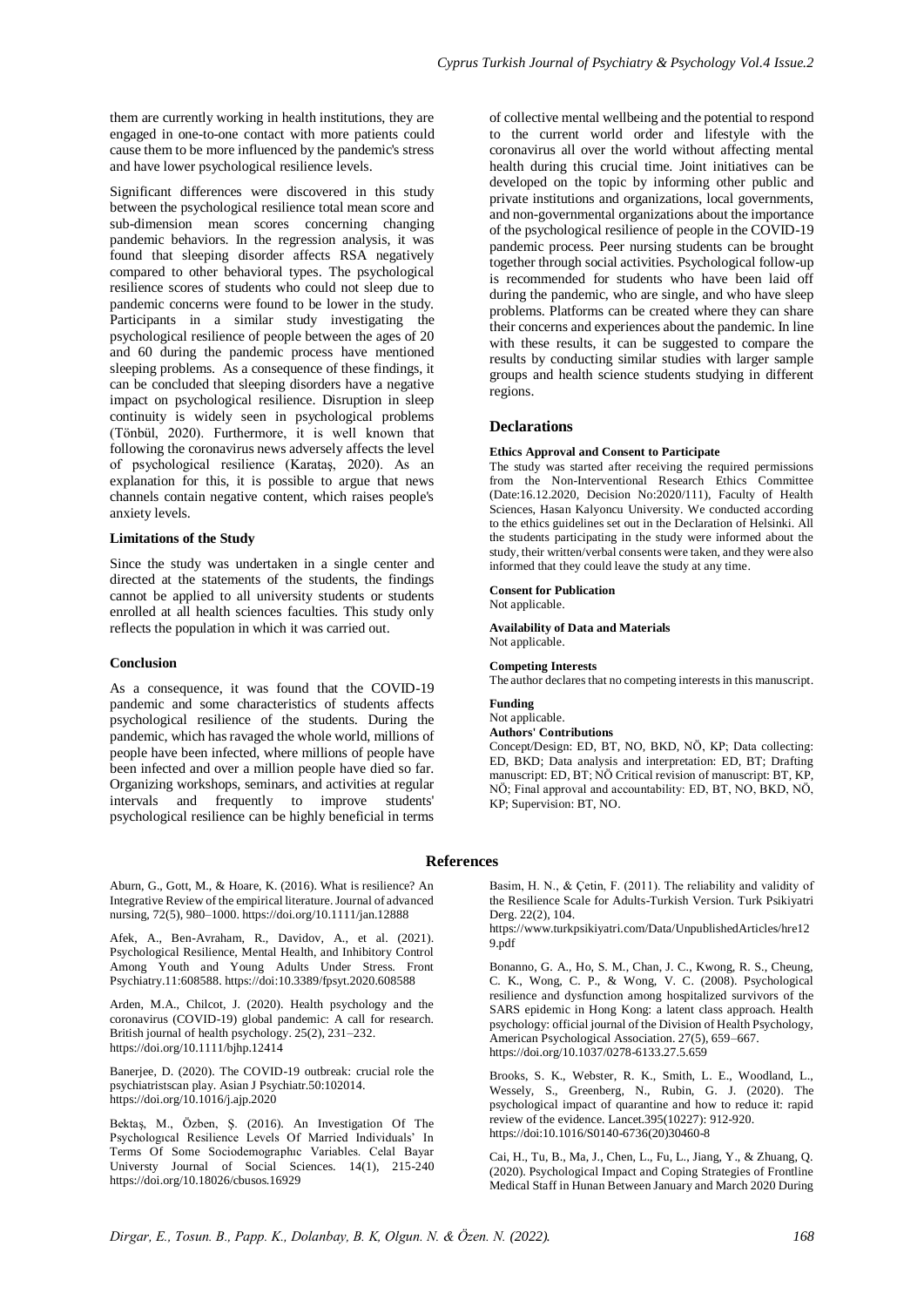the Outbreak of Coronavirus Disease 2019 (COVID-19) in Hubei, China. Med Sci Monit. 26: e924171. https://doi.org/10.12659/MSM.924171

Can, M. ve Cantez, K. E. (2018). Investigation of Happiness, Resilience and Self Efficacy Levels in University Students. Aydın Journal of Humanity and Society.4(2): 61-76. Retrieved from https://dergipark.org.tr/tr/pub/aitdergi/issue/43705/536156

Çetin, F., Yeloglu, H.O., Basim, H.N. (2015). The Role of Big Five Personality on Predicting the Resilience: A Canonical Relation Analysis. Turkish Journal of Psychology. 30(75), 81-95. ISSN: 1300-4433

Chen, L.K. (2020). Older adults and COVID-19 pandemic: Resilience matters. Arch Gerontol Geriatr. 89:104124. https://doi:10.1016/j.archger.2020.104124

Cosco, T.D., Kaushal, A., Richards, M., Kuh, D., Stafford, M. (2016). Resilience measurement in later life: a systematic review and psychometric analysis. Health Qual Life Outcomes.14(16). https://doi:10.1186/s12955-016-0418-6

Çutuk, S., Beyleroğlu, M., Hazar, M., Akkuş Çutuk, Z. ve Bezci, Ş. (2017). The Investigation Of The Relationship Between Psychological Resilience Levels And Anxiety Levels Of Judo Athletes. Physical Education and Sport Sciences Journal.11(1), 109-117. Retrieved from

https://dergipark.org.tr/tr/pub/bsd/issue/53472/711739

Deniz, S., Çimen, M. ve Yüksel, O. (2020). The Effect Of Resilience On The Job Stress: A Study On Hospital Employees. The Journal of Business Science (JOBS). 8(2), 351-370. https://doi.org/10.22139/jobs.741576

Duan, L., Zhu, G. (2020). Psychological interventions for people affected by the COVID-19 epidemic. Lancet Psychiatry. 7(4):300- 302. https://doi:10.1016/S2215-0366(20)30073-0

Fardin, M.A.(2020). COVID-19 and Anxiety: A Review of Psychological Impacts of Infectious Disease Outbreaks. Arch Clin Infect Dis. Online ahead of Print; 15(COVID-19): e102779. https://dx.doi.org/10.5812/archcid.102779

Huang, Y. ve Zhao, N. (2020). Generalized anxiety disorder, depressive symptoms and sleep quality during COVID -19 epidemic in China: a web web-basedcross-sectionalsurvey.<br>Psychiatry Research. 112954. ISSN 0165-1781 Psychiatry Research. 112954. ISSN 0165-1781 https://doi.org/10.1016/j.psychres.2020.112954

Işık, Y., Çelik, E. (2020). Investigation of Resilience in Adolescents with Regards to Ostracism, Social Anxiety Gender and Grade Level. OPUS International Journal of Society Researches. 16(27), 174-209. https://doi.org/10.26466/opus.642037

Kalkan Uğurlu, Y., Mataracı Değirmenci, D., Durgun, H., & Gök Uğur, H. (2021). The examination of the relationship between nursing students' depression, anxietyand stress levels and restrictive, emotional, and externaleating behaviors in COVID-19 social isolation process. Perspect Psychiatr Care. 57(2):507–516. https://doi.org/10.1111/ppc.12703516

Karal, E., Biçer, B.G. (2020). Examining The Effect Of Perceived Social Support On The Psychological Well-Being Of Individuals During The Epidemic Period. Individual and Society Journal of Social Science. 10(1), 129-156. https://doi.org/10.20493/birtop.726411

Karataş, Z. (2020). Social Impacts of COVID-19 Pandemic, Change and Empowerment. Turkish Journal of Social Work Research. 4(1), 3-15 Retrieved from https://dergipark.org.tr/tr/pub/tushad/issue/54680/722406

Killgore, W., Taylor, E. C., Cloonan, S. A., & Dailey, N. S. (2020). Psychological resilience during the COVID-19 lockdown. Psychiatry Res. 291:113216. https://doi:10.1016/j.psychres.2020.113216

Kımter, N. (2020). Examining the Psychological Resilience Levels of Individuals in the Days of Covid-19 in Terms of Some Variables. IBAD Journal of Social Sciences. Special Issue:574- 605, https://doi.org/10.21733/ibad.805481

Leppink, E.W., Odlaug, B.L., Lust, K., Christenson,.G., Grant, J.E. (2016). The Young and the Stressed: Stress, Impulse Control, and Health in College Students. J Nerv Ment Dis. 204(12):931- 938. https://doi:10.1097/NMD.0000000000000586

Liu, D., Ren, Y., Yan, F., Li, Y., Xu, X., Yu, X., Qu, W., Wang, Z., Tian, B., Yang, F., Yao, Y., Tan, Y., Jiang, R. ve Tan S. (2020). Psychological Impact and Predisposing Factors of the Coronavirus Disease 2019 (COVID-19) Pandemic on General Public in China. Available at SSRN: <https://ssrn.com/abstract=3551415or> http://dx.doi.org/10.2139/ssrn.3551415

Mertens, G., Gerritsen, L., Salemink, E., Engelhard, I.M. (2020). Fear of the coronavirus (COVID-19): Predictors in an online study conducted in March 2020. Journal of Anxiety Disorders. 3(74), 1- 8. https://doi.org/10.1016/j.janxdis.2020.102258

Naeem, F., Irfan, M. ve Javed, A. (2020). Copingwith COVID-19: urgent need for building resilience through cognitive behaviour therapy. Khyber MedUniv Journal. 12(1):1-3. https://doi.org/10.35845/kmuj.2020.20194

Papa, S. M., Brundin, P., Fung, V., Kang, U. J., Burn, D. J., Colosimo, C., Chiang, H. L., Alcalay, R. N., Trenkwalder, C., & MDS-Scientific Issues Committee (2020). Impact of the COVID-19 Pandemic on Parkinson's Disease and Movement Disorders. Movement disorders: official journal of the Movement Disorder Society, 35(5), 711–715https://doi.org/10.1002/mds.28067

Parmaksız, İ. (2019). The Effects of Optimism, Altruism and Marital Status on the Psychological Resilience. Pamukkale Universty Journal of Education. 48: 285-302. https://doi.org/10.9779/pauefd.576186

Rivett, L., Sridhar, S., Sparkes, D., et al. (2020). Screening of healthcare workers for SARS-CoV-2 highlights the role of asymptomatic carriage in COVID-19 transmission. Elife. 9:e58728. https://doi:10.7554/eLife.58728

Sandalcı, B., Uyaroğlu, O.A., Sain, G. (2020). The Role, Importance and Recommendations of Chronic Diseases in COVID-19, Flora.25, 132-138. https://doi.org/10.5578/flora.69700

Sukut, O., Ayhan Balik, C.H. (2021). The impactof COVID-19 pandemic on people with severe mental illness. Perspect Psychiatr Care.57:953-956.

Toktas, S. (2019). Examining the Levels of Forgiveness and Psychological Resilience of Teacher Candidates. Journal of Education and Training Studies. 7(4), 241-249. https://doi.org/10.11114/jets.v7i4.4122

Tönbül, Ö. (2020). Investigation of thePsychological Resilience of Individuals Between the ages of 20-60 After the Coronary Virus (Covid-19) Epidemic in Terms of Some Variables. Perspective. 2:159-174. Retrieved from https://dergipark.org.tr/tr/pub/hp/issue/54982/730460

Tusaie, K., & Dyer, J. (2004). Resilience: a historical review of the construct. Holist Nurs Pract.18(1): 3-10. https://doi.org/10.1097/00004650-200401000-00002

Wang, C., Pan, R., Wan, X., Tan, Y., Xu, L., Ho, C. S., & Ho, R. C. (2020). Immediate Psychological Responses and Associated Factors during the Initial Stage of the 2019 Coronavirus Disease (COVID-19) Epidemic among the General Population in China. International journal of environmental research and public health. 17(5), 1729[. https://doi.org/10.3390/ijerph17051729](https://doi.org/10.3390/ijerph17051729)

Xu, K., Cai, H., Shen, Y., Ni, Q., Chen, Y., Hu, S., Li, J., Wang, H., Yu, L., Huang, H., Qiu, Y., Wei, G., Fang, Q., Zhou, J., Sheng, J., Liang, T., & Li, L. (2020). Management of COVID-19: the Zhejiang experience. Journal of Zhejiang University (Medical sciences). 49(1), 147–157. [https://doi.org/10.3785/j.issn.1008-](https://doi.org/10.3785/j.issn.1008-9292.2020.02.02) [9292.2020.02.02](https://doi.org/10.3785/j.issn.1008-9292.2020.02.02)